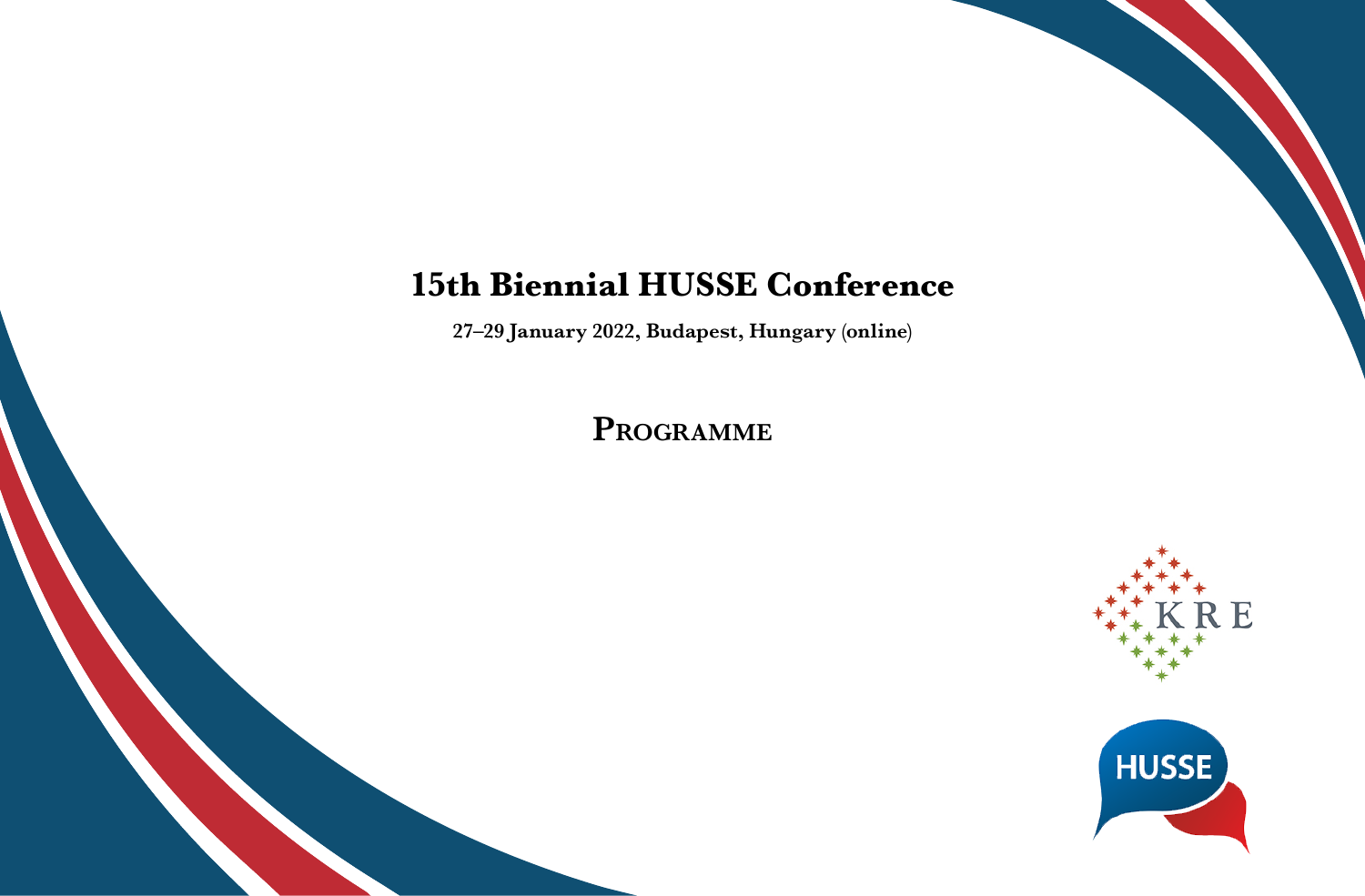|       |                                                                                                                                                                                         |                                                                                                                                                  |                                                                                                                                             |                                                                                              | DAY 1<br>27 January (Thursday)                                                                              |                                                                                                                                                                                           |                                                                                                                        |                                                                                                                                                                                      |                                                                                                                                                                   |                                                                                                                                              |  |  |
|-------|-----------------------------------------------------------------------------------------------------------------------------------------------------------------------------------------|--------------------------------------------------------------------------------------------------------------------------------------------------|---------------------------------------------------------------------------------------------------------------------------------------------|----------------------------------------------------------------------------------------------|-------------------------------------------------------------------------------------------------------------|-------------------------------------------------------------------------------------------------------------------------------------------------------------------------------------------|------------------------------------------------------------------------------------------------------------------------|--------------------------------------------------------------------------------------------------------------------------------------------------------------------------------------|-------------------------------------------------------------------------------------------------------------------------------------------------------------------|----------------------------------------------------------------------------------------------------------------------------------------------|--|--|
|       | 9.00- HUSSE board meeting<br>10.00 (For board members only.)                                                                                                                            |                                                                                                                                                  |                                                                                                                                             |                                                                                              |                                                                                                             |                                                                                                                                                                                           |                                                                                                                        |                                                                                                                                                                                      |                                                                                                                                                                   |                                                                                                                                              |  |  |
|       | 10.00-Opening remarks<br>10.30 Péter Furkó, Vice Dean for Research, KRE<br>Nóra Séllei, President of HUSSE<br>Andreas H. Jucker, President of ESSE<br>ZOOM 1 (chair: Ágnes Györke, KRE) |                                                                                                                                                  |                                                                                                                                             |                                                                                              |                                                                                                             |                                                                                                                                                                                           |                                                                                                                        |                                                                                                                                                                                      |                                                                                                                                                                   |                                                                                                                                              |  |  |
|       | 11.30 ZOOM 1 (chair: Péter Furkó, KRE)                                                                                                                                                  |                                                                                                                                                  | 10.30–Plenary lecture 1: Andreas H. Jucker (University of Zürich): "The Pragmatics of Emotions in Fiction"                                  |                                                                                              |                                                                                                             |                                                                                                                                                                                           |                                                                                                                        |                                                                                                                                                                                      |                                                                                                                                                                   |                                                                                                                                              |  |  |
| 11.45 | $11.30 -$ Coffee break                                                                                                                                                                  |                                                                                                                                                  |                                                                                                                                             |                                                                                              |                                                                                                             |                                                                                                                                                                                           |                                                                                                                        |                                                                                                                                                                                      |                                                                                                                                                                   |                                                                                                                                              |  |  |
|       | 11.45-ZOOM 1:<br>13.15 LITERATURE<br><b>AND CULTURE 1</b>                                                                                                                               | <b>ZOOM 2:</b><br><b>LITERATURE</b><br><b>AND CULTURE 2</b>                                                                                      | <b>ZOOM 3:</b><br><b>LITERATURE</b><br><b>AND CULTURE 3</b>                                                                                 | <b>ZOOM 4:</b><br><b>LITERATURE</b><br><b>AND CULTURE 4</b>                                  | <b>ZOOM 5:</b><br><b>LITERATURE</b><br><b>AND CULTURE 5</b>                                                 | <b>ZOOM 6:</b><br><b>FILM, MEDIA</b><br><b>AND CULTURE</b>                                                                                                                                | <b>ZOOM 7:</b><br><b>HISTORY</b>                                                                                       | <b>ZOOM 8:</b><br><b>HISTORY AND</b><br><b>CULTURE</b>                                                                                                                               | <b>ZOOM 9:</b><br><b>LINGUISTICS 1</b>                                                                                                                            | <b>ZOOM 10:</b><br><b>LINGUISTICS 2</b>                                                                                                      |  |  |
|       | <b>Shakespeare</b><br>(chair: Zsolt Almási,<br>PPKE                                                                                                                                     | 18th-Century Print<br>Culture (chair: Bálint<br>Gárdos, ELTE)                                                                                    | Post-war and<br>Contemporary<br><b>British Fiction and</b><br>Gender (chair: Renáta KRE)<br>Zsámba, EKKE)                                   | Religion and<br>Postsecularism<br>(chair: Katalin Kállay, EKKE)                              | <b>Irish Studies 1</b><br>(chair: Eszter Krakkó,                                                            | Narratives in Video<br>Games (chair: Brigitta<br>Hudácskó, DE)                                                                                                                            | A Hundred Years Ago: Urban Studies and<br><b>Versailles and After</b><br>(chair: Károly Pintér,<br>PPKE)               | Literature<br>(chair: Tamás Juhász,<br>KRE                                                                                                                                           | <u>Phonology 1</u><br>(chair: Csaba Csides,<br>KRE                                                                                                                | The Context of<br>Internationalisation<br>(chair: Csilla Sárdi,<br>PPKE)                                                                     |  |  |
|       | Tibor Fabiny (KRE):<br>"That no<br>compunctious<br>Shakespeare's<br>Conscience                                                                                                          | Gabriella Hartvig<br>(PTE):<br>The Contemporary<br>visitings of Nature": Reception of Memoirs Smith's I Capture the<br>of a Woman of<br>Pleasure | Anna Szirák (DE):<br>The Emerging Voice<br>of the Girl in Dodie<br>Castle                                                                   | István Rácz (DE):<br>Re-reading John<br>Betjeman in a Post-<br>secular Age                   | Katalin Czottner<br>(BGE): The Miracles<br>Muirchú moccu                                                    | Imola Bülgözdi (DE): Tibor Glant (DE):<br>of St Patrick as told by the American Dream: United States?<br><b>Alternative Routes to</b><br>Happiness in Where the<br>Water Tastes Like Wine | Affective Mapping of Trianon—without the Mediterranean                                                                 | Rudolf Sárdi (South<br>University):<br>Joycean Echoes in<br>John Dos Passos's<br>Manhattan Transfer                                                                                  | Katalin Balogné<br>Bérces (PPKE):<br>Languages in<br><b>Transition Zones:</b><br>Asymmetrical<br>Laryngeal Systems<br>in North-of-England<br>Varieties of English | Judit Dombi (PTE):<br>Common (?) Ground<br>in Spoken Academic<br><b>Interactions: Reasons</b><br>behind Misfiring                            |  |  |
|       | Gyöngyi Matus-Kassai Dóra Janczer Csikós<br>(ELTE): "Since My<br>Conversion so Sweetly the Canaries: Opera<br>Tastes": Conversion <i>seria</i> in England: The<br>in As You Like It     | (ELTE): A Theatre in<br>Italian view                                                                                                             | Zsolt Bojti<br>(ELTE): Reading<br>Anthologically and<br>Rodney Garland's The Robinson's Fiction<br>Heart in Exile (1953)                    | Sára Tóth (KRE):<br>"The Postsecular<br>Sacred" in Marilynne                                 | Péter Dolmányos<br>(EKKE):<br>"Yet something"<br>mourns": Pastoral<br>Elements in John<br>Montague's Poetry | Emma Bálint (SZTE): Ágnes Beretzky<br>The Wolf Among Us: A (KRE):                                                                                                                         | Graphic Novelization Arnold J. Toynbee and Ventriloquist: Peter<br>Versailles: Treaty-<br>Maker or Treaty-<br>Breaker? | Tamás Karáth<br>(PPKE): Chaucer's<br>Ackroyd's Retelling of<br>The Canterbury Tales                                                                                                  | Schwa in English and English-Language<br>Welsh                                                                                                                    | László Kristó (EKKE): Katalin Doró (SZTE):<br>Supervision of<br>International<br>Doctoral<br>Students: Language<br>Challenges and<br>Beyond  |  |  |
|       | Veronika Schandl<br>(PPKE): Questions<br>of the Shakespeare<br>Burlesque: Then and<br><b>Now</b>                                                                                        | Veronika Ruttkay<br>(KRE): "Distant<br>Music": János Kriza<br>and the media of the<br>Scottish ballad                                            | Rebeka Kuszinger<br>(DE): Narrative Voice "She Was the C. S.<br>and Violent Childhood Lewis of Her Time":<br>in Toby Litt's<br>Deadkidsongs | Amy Kósa (PPKE):<br>Parallels Between<br>Rachel Held Evans's<br>and C. S. Lewis's<br>Fiction | Edit Gálla (KRE):<br>Our Dual Existence:<br>Ghostly Others in<br><b>Glass Darkly</b>                        | Zsófia Orosz-Réti<br>(DE): Time Loops<br>and Traumatic<br>Sheridan le Fanu's $In a$ Temporalities in Video the First American<br>Games                                                    | Zoltán Peterecz<br>$(EKKE)$ :<br>Theodore Brentano,<br>Minister to Hungary                                             | András Fodor (SZTE): Thi Anh Dao Pham<br>"We were, we are,<br>we will be": The<br>Formation of Utopia<br>as a Change of the<br>Spatial System in<br>China Miéville's Iron<br>Council | (PPKE): Non-Rhoticity (KRE): How to<br>in Vietnamese-<br><b>Accented English</b>                                                                                  | Mária Adorján<br>Help International<br><b>Students with Their</b><br>Writing Assignments:<br>Solutions for<br>Task-Setting and<br>Assessment |  |  |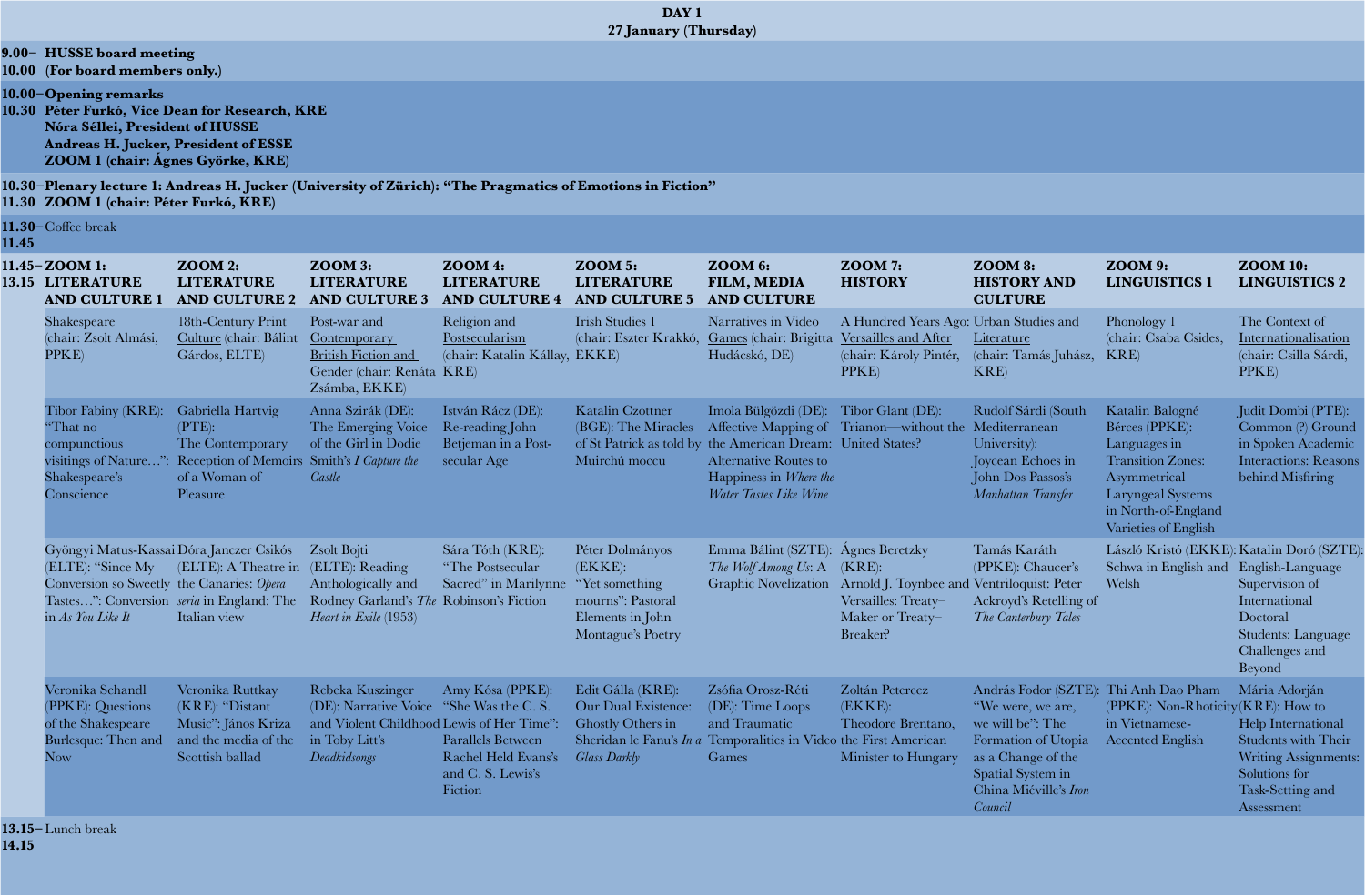| 15.30 |                                                                                                                                                                        |                                                                                                                                                                                                    |                                                                                                                                                                                    |                                                                                                                             |                                                                                                               |                                                                                                 |                                                                                                                                                                                                                                           |                                                                                                                              |                                                                                                                              |                                                                                                                    |
|-------|------------------------------------------------------------------------------------------------------------------------------------------------------------------------|----------------------------------------------------------------------------------------------------------------------------------------------------------------------------------------------------|------------------------------------------------------------------------------------------------------------------------------------------------------------------------------------|-----------------------------------------------------------------------------------------------------------------------------|---------------------------------------------------------------------------------------------------------------|-------------------------------------------------------------------------------------------------|-------------------------------------------------------------------------------------------------------------------------------------------------------------------------------------------------------------------------------------------|------------------------------------------------------------------------------------------------------------------------------|------------------------------------------------------------------------------------------------------------------------------|--------------------------------------------------------------------------------------------------------------------|
|       | 15.30-ZOOM 1:<br>17.00 LITERATURE<br><b>AND CULTURE 1</b>                                                                                                              | $ZOM$ 2:<br><b>LITERATURE</b><br><b>AND CULTURE 2</b>                                                                                                                                              | <b>ZOOM 3:</b><br><b>LITERATURE</b><br><b>AND CULTURE 3</b>                                                                                                                        | <b>ZOOM 4:</b><br><b>LITERATURE</b><br><b>AND CULTURE 4</b>                                                                 | <b>ZOOM 5:</b><br><b>LITERATURE</b><br><b>AND CULTURE 5</b>                                                   | <b>ZOOM 6:</b><br><b>FILM, MEDIA</b><br><b>AND CULTURE</b>                                      | <b>ZOOM 7:</b><br><b>HISTORY</b>                                                                                                                                                                                                          | <b>ZOOM 8:</b><br><b>HISTORY AND</b><br><b>CULTURE</b>                                                                       | <b>ZOOM 9:</b><br><b>LINGUISTICS 1</b>                                                                                       | <b>ZOOM 10:</b><br><b>LINGUISTICS 2</b>                                                                            |
|       | <b>Hamlet</b><br>(chair: Tibor Fabiny,<br>KRE                                                                                                                          | The Sister Arts<br>(chair: Dóra Janczer<br>Csikós, ELTE)                                                                                                                                           | 21st-Century<br>American Fiction and (chair: Veronika<br>Gender<br>(chair: Lajos Horváth,<br>ELTE/PPKE/PIM)                                                                        | <b>Translation Studies</b><br>Ruttkay, KRE)                                                                                 | <b>Irish Studies 2</b><br>(chair: Péter<br>Dolmányos, EKKE)                                                   | Contemporary Visual 17th-19th-Century<br>SZTE                                                   | Art (chair: Irén Annus, British History, British-Geographies of Affect in<br>Hungarian Relations Contemporary Literature<br>and Textual Analysis and Visual Culture<br>(chair: Erzsébet Stróbl, (pre-organised)<br>KRE                    | <b>Book Launch:</b>                                                                                                          | Phonology $2$<br>(chair: Andrea Nagy,<br>KRE                                                                                 | <b>Syntax</b><br>(chair: Tibor Laczkó,<br>KRE                                                                      |
|       | Amira Aloui (SZTE): Éva Péteri (ELTE):<br>Raison d'État and<br><b>Emerging Political</b><br>Thought in<br>Shakespeare's Hamlet<br>and Ben Jonson's<br>Sejanus His Fall | Pre-Raphaelite<br>Marriages                                                                                                                                                                        | Beatrix Nagy (KRE): Judit Mudriczki<br>Neo-Victorian<br>Perspectives on<br>Femininity and<br>Madness in Gillian<br>Flynn and Stephen<br>King                                       | (KRE): Audiovisual<br>Translation and the<br>Translation Flows of<br>Shakespearean Drama Figure of the Female<br>in Hungary | Eszter Krakkó<br>(EKKE): Images of<br>Solitude: Abstract<br>Paintings and the<br>Artist                       | Eszter Ozsváth (DE):<br>Graffiti for Hire:<br>of the Commercial<br><b>Street Art Initiative</b> | György Borus (DE):<br>The Diary of<br>The Problematic Side Constantijn Huygens Jr Mirjam Sági (ELKH), English in the Fantasy                                                                                                              | Imola Bülgözdi (DE), Szilárd Szentgyörgyi<br>Ágnes Györke (KRE), (PE): Accents of<br>and contributors to the Genre<br>volume |                                                                                                                              | Karlygash Adamova<br>(PPKE): Syntactic<br>Complexity as the<br>Crucial Constraint of<br><b>Writing Proficiency</b> |
|       | Zsolt Almási (PPKE): Franciska Linszky<br>Interpreting the<br>His Words                                                                                                | (ELTE): Depictions of Embodied Detection: (PPKE):<br>Translation History of the Virgin Mary by D. Crime Fiction through János Pilinszky's<br>Hamlet: Lucianus and G. Rossetti and J. M.<br>Cameron | Réka Szarvas (SZTE): Péter Benedek Tóta<br>the Lens of Feminist Poems by Ted Hughes and Limit Experience Amer's Art<br>Corporeagraphic<br>Metafiction in Gillian<br>Flynn's Novels |                                                                                                                             | Michael McAteer<br>(PPKE): Bordering<br>on Bedlam: Violence<br>in Christina Reid's<br><i><u>Foyriders</u></i> | Daniella Krisztán<br>(DE): The Visibility<br>of Women in Ghada                                  | Róbert Péter (SZTE):<br>Introducing the<br><b>AVOBMAT</b> (Analysis<br>and Visualization<br>of Bibliographic<br>Metadata and Texts)<br>Multilingual Research<br>Tool with a Case<br>Study on 18th-Century<br><b>British Press History</b> |                                                                                                                              | <b>Agnes Piukovics,</b><br>Réka Hajner (PPKE,<br>PE): Róna(r)utca<br>and Stefánia(r)út:<br>Hungarians and the<br>Intrusive-R | Balázs Surányi, Péter<br>Hatvani (PPKE):<br>Pars pro toto Focus in<br>English It-Clefts                            |
|       | $\hat{E}$ va Bús (PE):<br>A Mixed Bag of<br>Hamlet-Themed<br>Cartoons                                                                                                  | Ágnes Zsófia Kovács<br>(SZTE): The Poetics<br>and Politics of<br>Architecture in Edith Lerner's The Topeka<br>Wharton's Italian Villas School<br>(1904)                                            | László Sári B. (PTE): Anikó Sohár (PPKE):<br>Antidotes of Toxic<br>Masculinity in Ben                                                                                              | Intersemiotic<br>Translations of the<br>Discworld: Eric and<br>The Last Hero by Terry Limited Outbreak<br>Pratchett         | <b>Philippe Brillet</b><br>(University of Tours):<br>Covid in Ireland:<br>Explaining a Rather                 | Hend Ayari (DE):<br>Humor in<br>American Visual Art                                             | Márta Pellérdi<br>(PPKE): John Paget's<br>Contemporary Native Hungary and Transylvania<br>(1839) and the Political<br>Reasons behind the<br>Incomplete Hungarian<br>Translations                                                          |                                                                                                                              | Erika Sajtós (PPKE):<br>Centralised KIT as<br>a National Identity<br>Marker in New<br>Zealand English                        | Gabriella Tóth<br>$(KRE)$ :<br>The Interaction of<br><b>Aspect and Negation</b><br>in English and in<br>Hungarian  |
| 17.15 | 17.00-Coffee break                                                                                                                                                     |                                                                                                                                                                                                    |                                                                                                                                                                                    |                                                                                                                             |                                                                                                               |                                                                                                 |                                                                                                                                                                                                                                           |                                                                                                                              |                                                                                                                              |                                                                                                                    |
|       | 17.15-Book presentations<br>19.15 ZOOM 1                                                                                                                               |                                                                                                                                                                                                    |                                                                                                                                                                                    |                                                                                                                             |                                                                                                               |                                                                                                 |                                                                                                                                                                                                                                           |                                                                                                                              |                                                                                                                              |                                                                                                                    |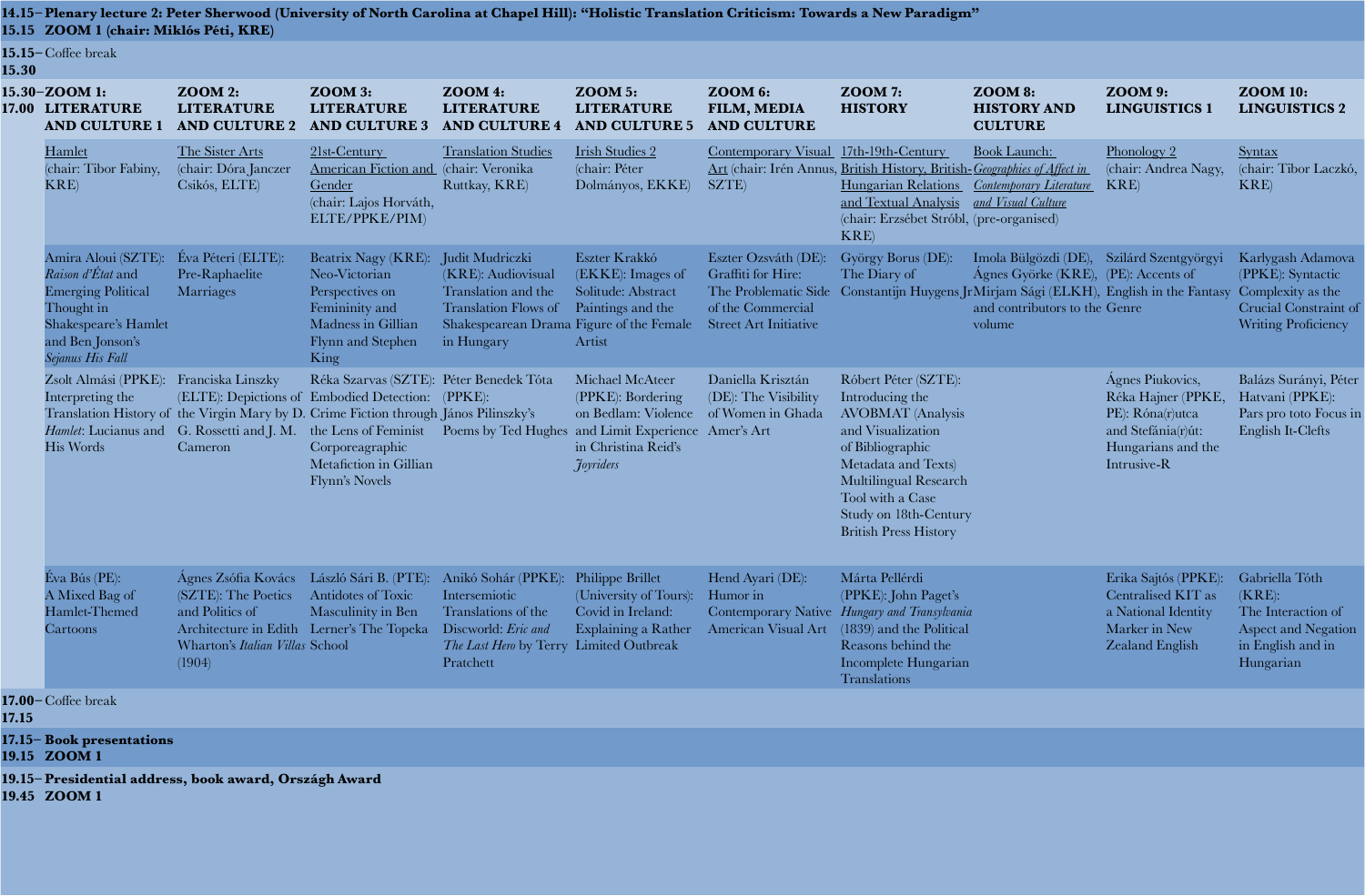|  | DAY 2<br>28 January (Friday)                                                                                                                                            |                                                                                                                                                                         |                                                                                                                                                           |                                                                                                          |                                                                                                                          |                                                                                                                                                                                                                                  |                                                                                                                                                                                |                                                                          |                                                                                                                                                                                                            |                                                                                                                                                                      |
|--|-------------------------------------------------------------------------------------------------------------------------------------------------------------------------|-------------------------------------------------------------------------------------------------------------------------------------------------------------------------|-----------------------------------------------------------------------------------------------------------------------------------------------------------|----------------------------------------------------------------------------------------------------------|--------------------------------------------------------------------------------------------------------------------------|----------------------------------------------------------------------------------------------------------------------------------------------------------------------------------------------------------------------------------|--------------------------------------------------------------------------------------------------------------------------------------------------------------------------------|--------------------------------------------------------------------------|------------------------------------------------------------------------------------------------------------------------------------------------------------------------------------------------------------|----------------------------------------------------------------------------------------------------------------------------------------------------------------------|
|  | 09.00-ZOOM 1:<br><b>10.30 LITERATURE</b><br><b>AND CULTURE 1</b>                                                                                                        | <b>ZOOM 2:</b><br><b>LITERATURE</b><br><b>AND CULTURE 2</b>                                                                                                             | <b>ZOOM 3:</b><br><b>LITERATURE</b><br><b>AND CULTURE 3</b>                                                                                               | <b>ZOOM 4:</b><br><b>LITERATURE</b><br><b>AND CULTURE 4</b>                                              | <b>ZOOM 5:</b><br><b>LITERATURE</b><br><b>AND CULTURE 5</b>                                                              | <b>ZOOM 6:</b><br><b>FILM, MEDIA</b><br><b>AND CULTURE</b>                                                                                                                                                                       | <b>ZOOM 7:</b><br><b>HISTORY</b>                                                                                                                                               | <b>ZOOM 8:</b><br><b>HISTORY AND</b><br><b>CULTURE</b>                   | <b>ZOOM 9:</b><br><b>LINGUISTICS 1</b>                                                                                                                                                                     | <b>ZOOM 10:</b><br><b>LINGUISTICS 2</b>                                                                                                                              |
|  | Early Modern Culture British Modernism 1<br>and History<br>(chair: György Szőnyi, ELTE)<br>SZTE                                                                         | (chair: Ákos Farkas,                                                                                                                                                    | <u>Contemporary</u><br>Postcolonial and<br>Diasporic Cultures<br>(chair: János Kenyeres, DE)<br>ELTE)                                                     | <b>American Studies:</b><br>Literature and Theory (chair: Cecilia Gall,<br>(chair: Imola Bülgözdi, ELTE) | <b>Australian Studies</b>                                                                                                | Arab Women in<br><b>Fiction and Film</b><br>(chair: Orsolya<br>Varsányi, PPKE)                                                                                                                                                   | 18th-Century<br><b>US History and</b><br>Interpretations<br>(chair: Máté Gergely<br>Balogh, DE)                                                                                | Educational<br>Challanges in the<br>Realm of Post-Truth<br>and Fake News | <b>English Education</b><br>Globally<br>KRE)                                                                                                                                                               | Language, Culture,<br>and Identity 1<br>(chair: Mária Adorján, (chair: Tímea Kovács,<br>KRE                                                                          |
|  | Attila Kiss (SZTE):<br>The Peacham Drawing Women's Diaries as<br>Revisited: "Composite a Form of Escapism:<br>Reading" and the<br>Emblematic Logic of<br>Representation | Zana Nura (DE):<br>The Case of Katherine Contextualising the<br>Mansfield                                                                                               | Shreya Bera (SZTE): Brigitta Gyimesi<br>The Naxalite Woman (ELTE):<br>and Otherness:<br>Diasporic Sublime<br>in Jhumpa Lahiri's<br>Lowland                | The Wor(l)d of the<br>Law: Legal Texts and<br><b>World Creation</b>                                      | Gabriella T. Espák<br>$(DE)$ :                                                                                           | Ayham Abu Orouq<br>(DE): Stereotyping-<br>Peter Carey's Australia Constructed Prejudice to fear and an enemy Zsolt Csutak (NUPS<br>and the Cosmopolitan of oppression": Ethan IRAS), Edina<br>Faqir's Willow Trees<br>Don't Weep | András Tarnócz<br>(EKKE): "A stranger workshop)<br>Arab Woman in Fadia Allen as a Model of the Kőműves (ELTE)<br>American Hero                                                 | (pre-organised                                                           | Katya Moiszejeva<br>$(KRE)$ :<br><b>Teaching in Korea</b>                                                                                                                                                  | Aicha Rahal (PPKE):<br>Post-Modern<br>Approaches to<br>Language Policy:<br>Investigating the<br>Role of Agency in<br>the Tunisian Higher<br><b>Education Context</b> |
|  | Eszter Láncos (PPKE): Kinga Latala<br>"Within her bosom it (Jagiellonian<br>shall dwell": "Venus<br>and Adonis" and<br><b>Cultural Memory</b>                           | University in Kraków): Geographies<br>"The autumnal"<br>autobiographer":<br>Siegfried Sassoon and<br>Life Writing                                                       | Éva Pataki (DE):<br>"The Final Continent": (DE): The Trans-<br>of Emotions<br>and Emotional<br>Geographies in<br>Jhumpa Lahiri's Short<br>Fiction         | <b>Maksim Pelmegov</b><br>Siberian Railway<br>in American travel<br>writing, 1900-1903                   | Gábor Török<br>(PPKE): Peter Carey's<br>Modus Operandi of<br><b>Unearthing Australia</b><br>in $A$ Long Way from<br>Home | Saleh Chaoui (DE):<br>Towards a Spiritual<br>Turn in Muslim<br>Transnational<br>Literature: Narrating<br>Sufism in Leila<br>Aboulela's The Kindness George Washington,<br>of Enemies                                             | Csaba Lévai (DE):<br>Three Virginian<br>Founding Fathers and<br>Three Last Wills: The<br>Problem of Slavery<br>and the Testaments of<br>Thomas Jefferson, and<br>James Madison |                                                                          | Al Ikhwan Fadqur<br>Rohqim (PPKE):<br><b>Needs Assessment</b><br>in Developing EYL<br>(English for Young)<br>Learners) Teacher<br>Training in Indonesia:<br>The Role of Local<br><b>Contextual Factors</b> | Renáta Tavi (KRE):<br>Different Language,<br>Different Personality:<br>Frame Switching<br>among Biculturals                                                          |
|  | Picturing Eternity:<br>God and the Space-<br>Time Dimensions of<br>Milton's Heaven                                                                                      | Gábor Ittzés (DRHE): Angelika Reichmann Anna Biró-Pentaller Lajos Horváth (ELTE/Andrea Szabó F.<br>$(EKKE)$ :<br>Ford Madox Ford's<br>"Cold Pastoral": The<br>Last Post | $(ELTE)$ : Finding<br>Shelter in Each Other: "A plaster replica of<br>Mythical References in Venus di Milo" as<br>Zadie Smith's Novels the Mental Imprint | PPKE/PIM):<br>of a Freudian slip: A<br>Comparative study on<br>Nabokov's Lolita                          | (PE): Girl Watching:<br>Introducing Men's<br>Studies in an<br>Undergraduate<br>Program                                   | Fatima El Aidi (DE): Zoltán Vajda (SZTE):<br>The Lost Childhood<br>between War and<br>Harsh Parenting in<br>Oscar-Nominated<br>Capernaum                                                                                         | Thomas Jefferson on<br>Poverty in Britain                                                                                                                                      |                                                                          | Wijdene Ayed<br>(ELTE): Investigating Educational and<br>Qualitatively English Cognitive Benefits of<br>Language Education Video Games<br>in Tertiary Education<br>in Tunisia                              | Kitti Gebei (KRE):                                                                                                                                                   |

**10.45**

**10.30–** Coffee break

**10.45– [Plenary lecture 3: Natália Pikli \(ELTE\): "Early Modern Scholars and Their Hobby-Horses: Contextualized Readings of Shakespeare and His Age"](https://us02web.zoom.us/j/84131816188?pwd=WXhLcXBLVWZxYkFnUW5mMlpkNVU5UT09) 11.45 [ZOOM 1 \(chair: Kinga Földváry, PPKE\)](https://us02web.zoom.us/j/84131816188?pwd=WXhLcXBLVWZxYkFnUW5mMlpkNVU5UT09)**

**12.45**

**11.45–** Lunch break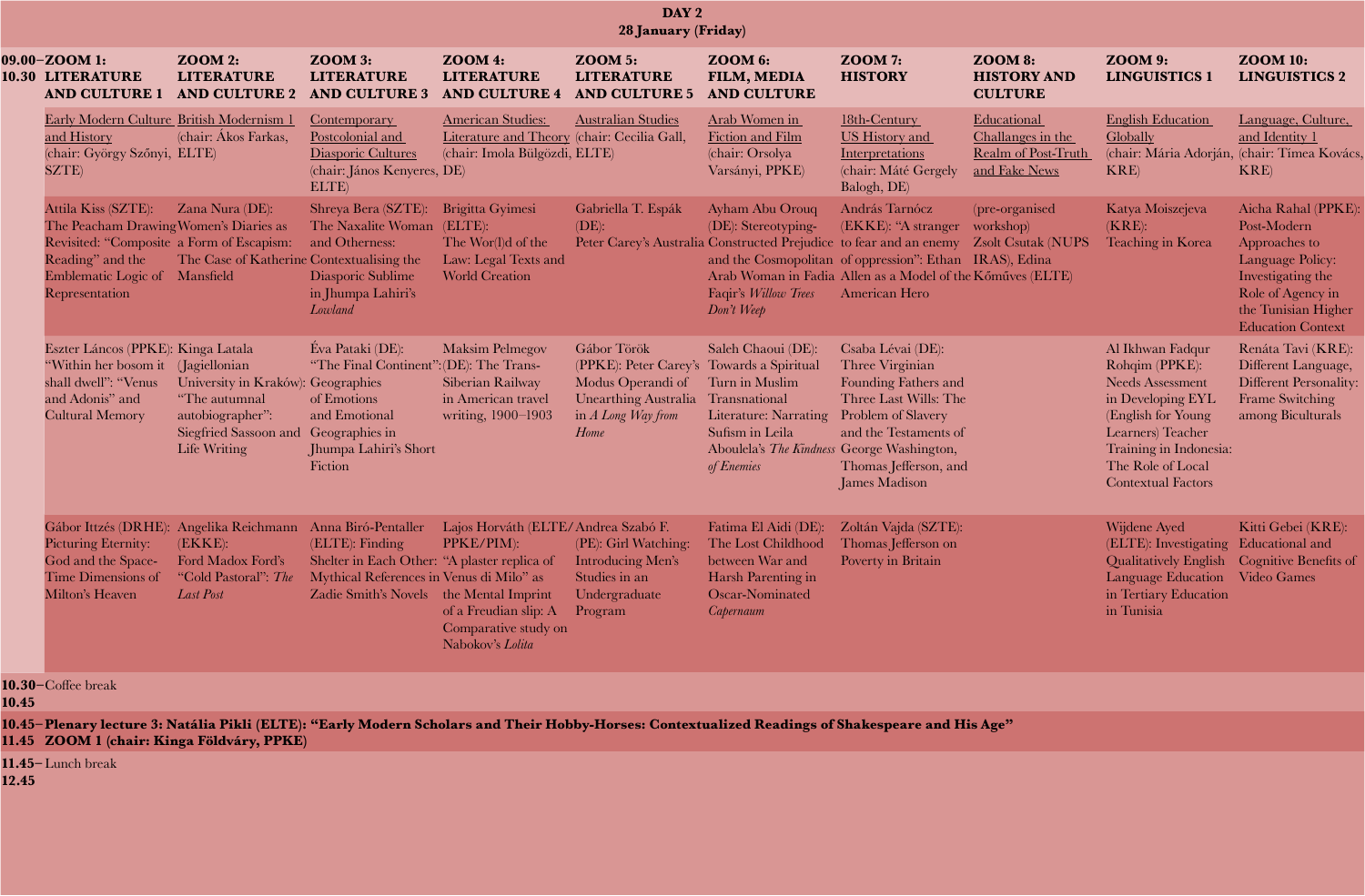|       | $12.45 - ZOOM$ 1:<br>14.45 LITERATURE<br><b>AND CULTURE 1</b>                                                                                                              | <b>ZOOM 2:</b><br><b>LITERATURE</b><br><b>AND CULTURE 2</b>                                                                                                                     | <b>ZOOM 3:</b><br><b>LITERATURE</b><br><b>AND CULTURE 3</b>                                                                                                         | <b>ZOOM 4:</b><br><b>LITERATURE</b><br><b>AND CULTURE 4</b>                                                           | <b>ZOOM 5:</b><br><b>LITERATURE</b><br><b>AND CULTURE 5</b>                                                                                                                                                                                                                           | <b>ZOOM 6:</b><br><b>FILM, MEDIA</b><br><b>AND CULTURE</b>                                                                      | <b>ZOOM 7:</b><br><b>HISTORY</b>                                                                                                                       | <b>ZOOM 8:</b><br><b>HISTORY AND</b><br><b>CULTURE</b>                                                                        | <b>ZOOM 9:</b><br><b>LINGUISTICS 1</b>                                                                                                                                                                                                     | <b>ZOOM 10:</b><br><b>LINGUISTICS 2</b>                                                                                                                                                               |
|-------|----------------------------------------------------------------------------------------------------------------------------------------------------------------------------|---------------------------------------------------------------------------------------------------------------------------------------------------------------------------------|---------------------------------------------------------------------------------------------------------------------------------------------------------------------|-----------------------------------------------------------------------------------------------------------------------|---------------------------------------------------------------------------------------------------------------------------------------------------------------------------------------------------------------------------------------------------------------------------------------|---------------------------------------------------------------------------------------------------------------------------------|--------------------------------------------------------------------------------------------------------------------------------------------------------|-------------------------------------------------------------------------------------------------------------------------------|--------------------------------------------------------------------------------------------------------------------------------------------------------------------------------------------------------------------------------------------|-------------------------------------------------------------------------------------------------------------------------------------------------------------------------------------------------------|
|       | <b>Shakespeare</b><br><b>Adaptations and</b><br><b>Popular Culture</b><br>(chair: Erzsébet Stróbl,<br>KRE                                                                  | British Modernism 2<br>(chair: Veronika<br>Ruttkay, KRE)                                                                                                                        | Feminism and<br>Motherhood in 20th-<br>21st-Century Fiction<br>(chair: Andrea F.<br>Szabó, PE)                                                                      | (Post)humanism<br>(chair: Andrea Timár,<br>ELTE)                                                                      | Practices Panel: British Film Studies<br>Part<br>(pre-organised panel)                                                                                                                                                                                                                | Humour Theories and British and American US Reactions<br>(chair: Eszter Ureczky, Tendencies (1930–<br>DE)                       | to Totalitarian<br>$1940s$ (chair: Agnes<br>Beretzky, KRE)                                                                                             | 19th- and early-20th-<br><b>Century US History</b><br>(chair: Júlia Fodor,<br>KRE                                             | <u>Language, Culture,</u><br>and Identity 2<br>(chair: Tímea Kovács, (chair: Edit Rácz,<br>KRE                                                                                                                                             | Language Attitudes,<br><b>Awareness, Activities</b><br>KRE                                                                                                                                            |
|       | Kinga Földváry<br>(PPKE): Romani Kris Discursive Identities:<br>as King Lear: Whose Performing the Self<br>Shakespeare is World through Words in G.<br>Shakespeare?        | Bence Kvéder (PTE):<br><b>B.</b> Shaw's Plays                                                                                                                                   | Renáta Marosi<br>(J. Selye University):<br>New Women in<br>the Banks' House:<br>Travers's Female<br>Advocates of Scientific Human and the Non-<br>and Social Change | Katalin Pálinkás<br>$(KRE)$ :<br>Charlotte Smith's<br>"Beachy Head":<br>Interrogating the<br>Human                    | Kerstin-Anja<br>Münderlein (University The Wednesday<br>of Bamberg): Excessive Play, Ken Loach and<br>Fainting and Parodic Autonomy<br><b>Bending: Analysing</b><br>Socio-Political<br>Criticism through the<br>Heroine's Body in the<br>Gothic Novel and the<br><b>Gothic Parody</b> | Zsolt Győri (DE):                                                                                                               | Márton Tőke (SZTE): László Gábor Katona Eva Forintos (PE):<br>The Representation<br>of the United States in Examination of the<br>German Exilliteratur | (PE): A Critical<br>Second Amendment of Written Mixed-<br>the US Constitution:<br>Intent, Interpretation<br>and Implications? | Language Alternation (ELTE): Using a<br>in Hungarian-English DST Approach in<br>Language Discourse:<br>A Post-Humanist<br>Approach                                                                                                         | Oo Khaing Thet<br>an EFL Learner's<br>Development in<br>Metacognitive<br><b>Listening Strategy</b><br>Use and Listening<br>Performance                                                                |
|       | Márta Hargitai<br>(ELTE): "Fate hid<br>in an auger hole":<br>Confined Space as<br>Representation of<br>Evil in <i>Macbeth</i> (Play-<br>Text and Four Film<br>Adaptations) | Krisztina Kitti Tóth<br>$(BME, ELTE)$ :<br>Wrapped about<br>Anonymity: The<br><b>Unimpeded Voice</b><br>of Anon in Virginia<br>Woolf's Works                                    | Hajighasemi<br>Mahdokht (ELTE):<br>Lost in Marriage,<br>Hurt in Love: Scripts<br>of Gender in Sue<br>Kaufman's <i>Diary of a</i><br>Mad Housewife                   | Gabriella Vöő (PTE):<br>Human, Animal,<br>Spiritual:<br>Transcending<br>Ontological<br>Boundaries in Moby-<br>Dick    | Zsófia Anna Tóth<br>$(SZTE)$ :<br>The Transfigurations<br>of the Humour of Jane<br>Austen's Emma                                                                                                                                                                                      | Andrea Velich (ELTE): Eva Mathey (DE):<br>The Skin of Lynne                                                                     | János Pelényi and<br>War II                                                                                                                            | Sándor Czeglédi (PE): Thomas A. Williams<br>The Language Policy (SZTE): "It's like I<br>War $(1861-65)$                       | Ramsay's Recent Films Hungary during World of the American Civil have a switch": Identity Extramural English<br>Shift in a Hungarian Activities on Second<br>English Major from<br>Vajdaság                                                | Balázs Fajt (BGE):<br>The Impact of<br>Language Learning<br>Motivation                                                                                                                                |
|       | Gabriella Reuss<br>(PPKE): Sándor Hevesi (Muş Alparslan<br>and the So-Called                                                                                               | Merve Hancer<br>University):<br>Shakespeare-Cycles A Woman's Place: A Body as a Site of<br>Study of Four English Unknowability and<br>and Hungarian Novels Violence in Willa C. | Zsuzsanna Lénárt-<br>Muszka (DE):<br>The Ailing Maternal<br>Richards's "Failure to<br>Thrive"                                                                       | Bianka Szendrei<br>(DE): Afrofuturist<br>Posthumanism in<br>Janelle Monáe's Earlier Literary Nonsense<br>Works        | Anna Kérchy (SZTE): Norbert Gyuris<br>A Grin without a<br>Cat: (Anti)humor in                                                                                                                                                                                                         | (PTE): Simulation vs.<br>Singularity and the<br>Open-Ended Crisis Images of the Japanese Origins of America's Hortobágyi, Márta | Irén Annus (SZTE):<br>In the Service of<br><b>History: Competing</b><br><b>Internment Camps</b>                                                        | <b>Beatrix Balogh</b><br>(PPKE): Bird Poop,<br>Concession, and the<br><b>Insular Empire</b>                                   | Szilárd Szentgyörgyi,<br>Sándor Czeglédi,<br>Éva Forintos, Ildikó<br>Pintér $(PE)$ :<br>A Project on the<br>Comparative<br><b>Study of Linguistic</b><br>Attitudes towards<br>Climate Change and Competence<br><b>Environmental Issues</b> | Songul Dogan Ger<br>(ELTE): Teacher's<br>Attitudes and<br><b>Practices Concerning</b><br>the Development of<br>Students' Cultural<br><b>Diversity Awareness</b><br>and Intercultural<br>Communicative |
|       |                                                                                                                                                                            |                                                                                                                                                                                 | Melinda Dabis<br>(PPKE):<br>Daughter, Mother, and Posthuman Kind:<br>AI in Kazuo Ishiguro's Corporeal Confusions<br>Klara and the Sun                               | Zsolt Tóth (SZTE):<br>Bodytexts of the<br>in David Cronenberg's<br>The Fly and Lance<br>Weiler's Body/Mind/<br>Change |                                                                                                                                                                                                                                                                                       | Ildikó Limpár (PPKE):<br>The Scientific<br><b>Revenant Reloaded:</b><br><b>Living Dead Existence</b><br>in HBO's Westworld      |                                                                                                                                                        | Éva Eszter Szabó<br>$(ELTE)$ : The "Fin de"<br>Siècle" Crisis of the<br>American Sense of<br>Mission                          |                                                                                                                                                                                                                                            |                                                                                                                                                                                                       |
| 15.00 | $14.45 -$ Coffee break                                                                                                                                                     |                                                                                                                                                                                 |                                                                                                                                                                     |                                                                                                                       |                                                                                                                                                                                                                                                                                       |                                                                                                                                 |                                                                                                                                                        |                                                                                                                               |                                                                                                                                                                                                                                            |                                                                                                                                                                                                       |

**15.00– [Plenary lecture 4: Ádám Nádasdy \(ELTE\): "English Auxiliary Verbs: Why these and why not others?"](https://us02web.zoom.us/j/86557121977?pwd=QVVjU3pSK2dBei9tNzYyWE1pNk96Zz09) 16.00 [ZOOM 1 \(chair: Tibor Laczkó, KRE\)](https://us02web.zoom.us/j/86557121977?pwd=QVVjU3pSK2dBei9tNzYyWE1pNk96Zz09)**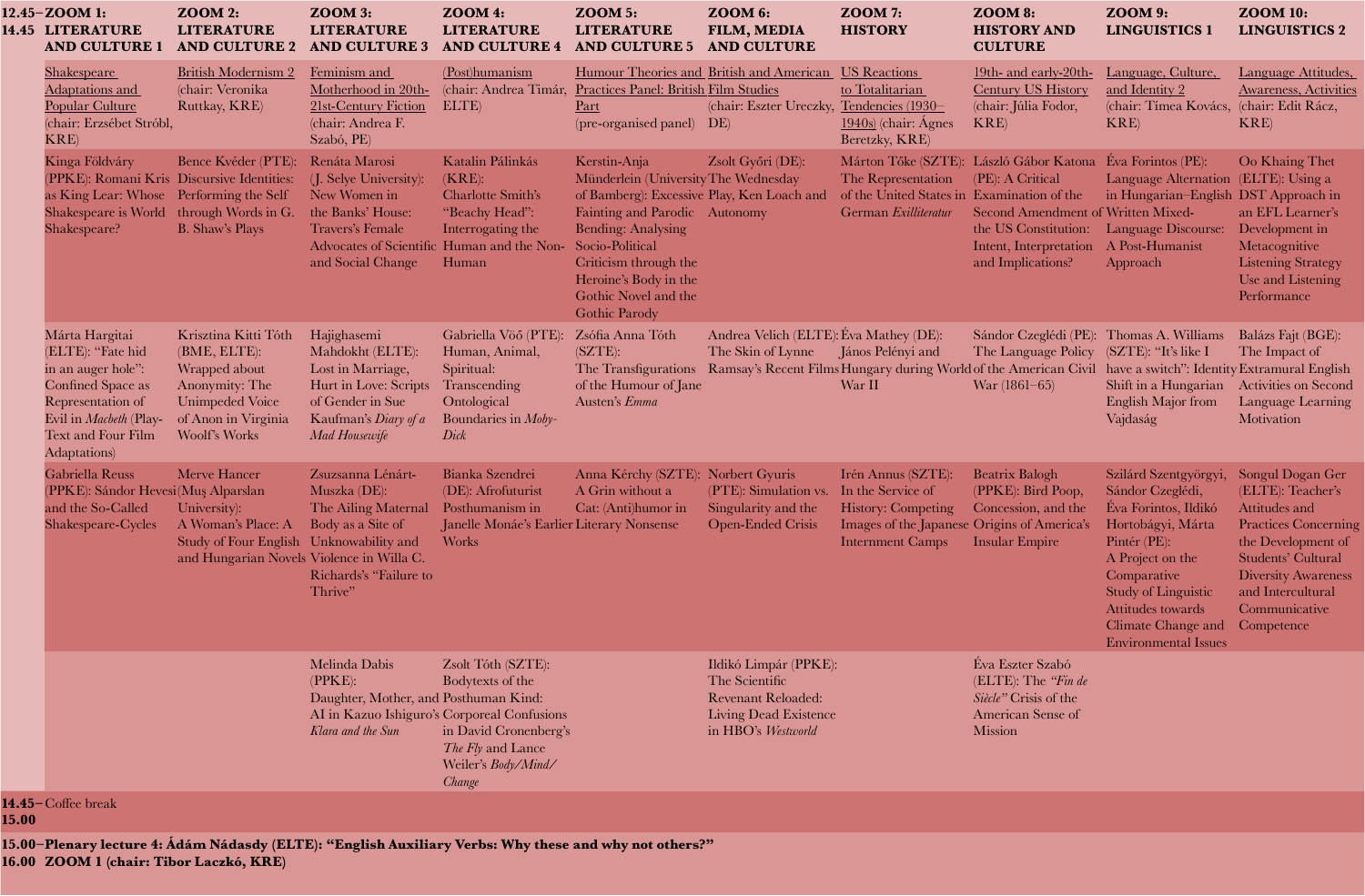**16.15**

**16.00–** Coffee break

**16.15– [Plenary lecture 5: József Andor \(PTE\), "Unwording the Word: Interpreting the Language of Samuel Beckett's Prose"](https://us02web.zoom.us/j/84491856249?pwd=cUY1SWpQWjNBU29iV2dGQ3o0bW9UZz09)**

**17.15 [ZOOM 1 \(chair: Dóra Pődör, KRE\)](https://us02web.zoom.us/j/84491856249?pwd=cUY1SWpQWjNBU29iV2dGQ3o0bW9UZz09)**

**17.15– General Assembly**

**18.30 (For HUSSE members only. Please find meeting details in the invitation to the Assembly.)**

| DAY 3<br>29 January (Saturday) |                                                                                                                                                                          |                                                                                                                                                                                                         |                                                                                                                                |                                                                                                                                                                                                                         |                                                                                                                                                                          |                                                                                                                                                |                                                                                                                                                                                                                                                          |                                                                                                                            |                                                                                                                                       |
|--------------------------------|--------------------------------------------------------------------------------------------------------------------------------------------------------------------------|---------------------------------------------------------------------------------------------------------------------------------------------------------------------------------------------------------|--------------------------------------------------------------------------------------------------------------------------------|-------------------------------------------------------------------------------------------------------------------------------------------------------------------------------------------------------------------------|--------------------------------------------------------------------------------------------------------------------------------------------------------------------------|------------------------------------------------------------------------------------------------------------------------------------------------|----------------------------------------------------------------------------------------------------------------------------------------------------------------------------------------------------------------------------------------------------------|----------------------------------------------------------------------------------------------------------------------------|---------------------------------------------------------------------------------------------------------------------------------------|
|                                | 09.00-ZOOM 1:<br>11.00 LITERATURE<br><b>AND CULTURE 1</b>                                                                                                                | <b>ZOOM 2:</b><br><b>LITERATURE</b><br><b>AND CULTURE 2</b>                                                                                                                                             | <b>ZOOM 3:</b><br><b>LITERATURE</b><br><b>AND CULTURE 3</b>                                                                    | <b>ZOOM 4:</b><br><b>LITERATURE</b><br><b>AND CULTURE 4</b>                                                                                                                                                             | <b>ZOOM 5:</b><br><b>LITERATURE</b><br><b>AND CULTURE 5</b>                                                                                                              | <b>ZOOM 6:</b><br>FILM, MEDIA<br><b>AND CULTURE</b>                                                                                            | <b>ZOOM 7:</b><br><b>HISTORY</b>                                                                                                                                                                                                                         | <b>ZOOM 8:</b><br><b>HISTORY AND</b><br><b>CULTURE</b>                                                                     | <b>ZOOM 9:</b><br><b>LINGUISTICS 1</b>                                                                                                |
|                                | <b>Early Modern Issues</b><br>(chair: Judit Mudriczki, East-Central Europe<br>KRE                                                                                        | British Literature and 21st-Century British<br>(chair: Imola Bülgözdi, (chair: Tamás Juhász,<br>DE                                                                                                      | <b>Fiction</b><br>KRE                                                                                                          | <b>African American</b><br><b>Cultural Studies</b><br>(chair: Kata Gyuris,<br>independent scholar)                                                                                                                      | <b>Humor Theories</b><br>and Practices Panel:<br><b>American Part</b><br>(pre-organised panel)                                                                           | Transmedia<br>Storytelling and<br>Film Criticism in<br><u>Contemporary</u><br>Hollywood (chair:<br>Zsolt Győri, DE)                            | The Cold War Era<br>(chair: Zoltán Peterecz, gration to Canada: A<br>EKKE)                                                                                                                                                                               | (Hi)stories of Immi-<br>Variety of Perspectives Investigations<br>(pre-organised panel)                                    | Cognitive<br>and Semantic<br>(chair: József Andor,<br>PTE)                                                                            |
|                                | Csaba Maczelka<br>(PTE): Early Modern<br>English Utopias in the Orczy's Cultural<br>Digital Age                                                                          | Agnes Strickland-<br>Pajtók (EKKE): Emma "Novels can't not be<br>Hybridity and the<br>Birth of the Dual<br><b>Identity Superhero</b>                                                                    | Attila Dósa (ME):<br><b>Experience and</b><br>Narrative Autognosis<br>in Ali Smith's Fiction                                   | Alexandra Erdős (DE): Ankita Dolai<br>"Signifying" Tradition (University of<br>about time": Temporal in Langston Hughes's<br><b>Simple Stories</b>                                                                      | Augsburg):<br>"Never Have I<br>Ever": Exploring<br>the Ambivalences<br>of Identity through<br>Humor                                                                      |                                                                                                                                                | Bálint Szántó (SZTE): Márton Péri (PPKE): Mária Palla (PPKE):<br>Transmedia Narratives John Lukacs: I.1. The Intermediality and<br>in American Cinema Inter-Service Dispute Life-Writing: A<br>Viewed with European Hungarian Refugee's<br>Eyes $(1950)$ | Perspective                                                                                                                | Andrea Ilona Csillag<br>(DE): Linguistic<br>Representations of the<br><b>Concept of Surprise:</b><br>A Cognitive Semantic<br>Analysis |
|                                | Zsuzsánna Kiss<br>(KRE): Absence and<br><b>Presence Engaged</b><br>in "that sweet<br>conversation": Sir<br>Philip Sidney's Astrophil Localities in Patrick<br>and Stella | <b>Ágnes Harasztos</b><br>(KJE): "The Language Ali Smith's How to be<br>of Abandoned<br>Objects": 1989<br>Romanian Tempo-<br>McGuiness's The Last<br>Hundred Days and Paul<br>Bailey's Kitty and Virgil | Noémi Albert (PTE):<br><i>Both</i> : A Palimpsest of<br><b>Stories</b>                                                         | Fatma Chenini<br>(DE): Internalized<br><b>Racism and Racial</b><br><b>Stratification: The</b><br>Representation of<br><b>Black Male Characters</b><br>in Oscar Micheaux's<br>Murder in Harlem (1932)<br>and God's Step  | Judit Szathmári (DE):<br>House Made of Jokes:<br><b>Teaching American</b><br>Indian Humor                                                                                | Nikolett Sipos (PPKE): Rasha Awale (DE):<br>The Prequel is<br>Coming: Transmedia<br>Storytelling and the<br><b>Game of Thrones</b><br>Universe | Enemy by Invitation:<br>A Geopolitical<br>Perspective on the<br>Neoconservative<br>Antagonization of Iran<br>in the $1970s$                                                                                                                              | Judit Nagy (KRE):<br>Korean Transnational and Attila Cserép<br>Migration to Canada:<br>A New Class of<br>Canadians?        | Tamari Narimanishvili<br>(DE): Challenges<br>of Metaphor<br>Identification in L2<br>Essays                                            |
|                                | Laura Mike (SZTE):<br><b>Collective Trauma</b><br>and Martyrdom in<br>Early Modern English of Transience and<br><b>Revenge Tragedy</b>                                   | Sarolta Osztroluczky Éva Szabó (DE):<br>(PPKE): "Gethsemane "A Lick of Trouble<br>Timelessness in<br>Contemporary<br><b>Literary Discourses</b>                                                         | Domesticity in Tessa <i>Barracoon</i> in the Jim<br>Hadley's Accidents in the Crow Era<br>Home                                 | Lívia Szélpál (PTE):<br>The Reception of<br>and Eden": Gardens from out of Real Life": Zora Neale Hurston's Middle with You":                                                                                           | Réka M. Cristian<br>Humor as Agewise<br>Strategy in the Neflix and Recovery in<br>series Grace and Frankie Elementary                                                    | Brigitta Hudácskó<br>(SZTE): "Stuck in the (DE): Sherlock Holmes The Reagan<br>in Recovery: A<br><b>Reading of Addiction</b>                   | Sándor Kiss (DE):<br>Administrations<br>and the Framing of<br>Confrontations in<br>Environmental Politics One's Own Eyes and                                                                                                                             | János Kenyeres<br>(ELTE): Hungarian<br>Immigration to<br>Canada in Literature:<br>Depictions through<br>the Eyes of Others | Béla Lukács (DE):<br>The Role of L1 in<br><b>Figurative Language</b><br>Processing by<br>Hungarian Learners of<br>English             |
|                                | Róbert Pölcz (SZTE):<br><b>Occult Narratives of</b><br>the Human Body:<br>Representations of the<br>Microcosm in Robert<br>Fludd's "History of the<br>Two Worlds"        |                                                                                                                                                                                                         | Renáta Zsámba<br>(EKKE):<br>I Watch You Sleep:<br>Voice and the<br>Amnesiac Woman in<br>S. J. Watson's Before I<br>Go to Sleep | Hogar Najm Abdullah Lili Zách (ELTE):<br>(SZTE): Sexuality,<br>Ability and Age: The<br><b>Role of Neglected</b><br>Intersectionalities<br>in Constructing<br>African American<br>Masculinities in Ann<br>Petry's Novels | <b>Comedic Responses</b><br>to Tragedy, Race, and Criticism Then and<br>Power: The Functions Now: the Shorter the<br>of Humor in Trevor<br>Noah's Comedy on<br>Apartheid | Helga Szabó (SZTE):<br>American Film<br>Better?                                                                                                | (DE): The Hungarian Immigration and the<br>State Security and the Representations of<br>US: Preparation and<br>Practice                                                                                                                                  | Máté Gergely Balogh Balázs Venkovits (DE):<br>Canada in Hungarian<br>Newspapers of the<br>1920s                            |                                                                                                                                       |